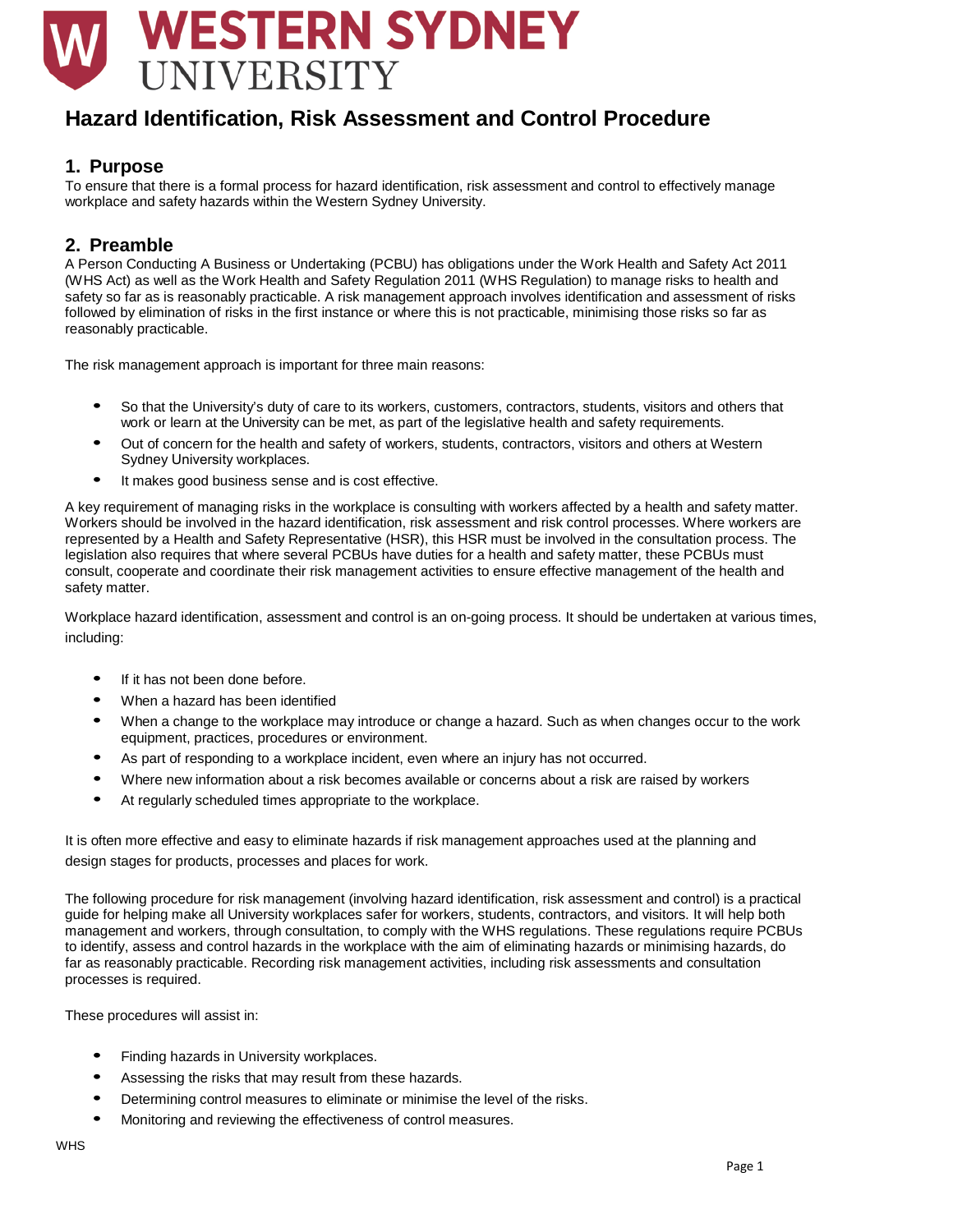## **3. Definitions**

**Hazard:** Anything (e.g. condition, situation, practice, behaviour) that has the potential to cause harm, including injury, disease, death, environmental, property and equipment damage. A hazard can be a thing or a situation.

**Hazard Identification:** This is the process of examining each work area and work task for the purpose of identifying all the hazards which are "inherent in the job". Work areas include but are not limited to machine workshops, laboratories, office areas, agricultural and horticultural environments, stores and transport, maintenance and grounds, reprographics, and lecture theatres and teaching spaces. Tasks can include (but may not be limited to) using screen based equipment, audio and visual equipment, industrial equipment, hazardous substances and/or teaching/dealing with people, driving a vehicle, dealing with emergency situations, construction. This process is about finding what could cause harm in work task or area.

**Risk:** The likelihood, or possibility, that harm (injury, illness, death, damage etc) may occur from exposure to a hazard.

**Risk Assessment:** Is defined as the process of assessing the risks associated with each of the hazards identified so the nature of the risk can be understood. This includes the nature of the harm that may result from the hazard, the severity of that harm and the likelihood of this occurring.

**Risk Control:** Taking actions to eliminate health and safety risks so far as is reasonably practicable. Where risks cannot be eliminated, then implementation of control measures is required, to minimise risks so far as is reasonably practicable. A hierarchy of controls has been developed and is described below to assist in selection of the most appropriate risk control measure/s.

**Monitoring and Review:** This involves ongoing monitoring of the hazards identified, risks assessed and risk control processes and reviewing them to make sure they are working effectively.

## **4. Responsibilities**

Effective risk management requires the commitment to WHS from managers and Officer as well as the input and involvement of workers.

It is the responsibility of all managers and supervisors to ensure that this policy is fully implemented in their area(s) of control and to consult with workers as part of undertaking the hazard identification, risk assessment and control process. It is the responsibility of workers to cooperate and comply with this policy. This includes providing effective and constructive information and feedback to aid the risk management process.

Officers have a responsibility to ensure that the areas under their control are complying with legislative requirements. This includes the Officer understanding the hazards and risks associated with their operations and ensuring that appropriate resources and processes are in place to eliminate or minimise these risks.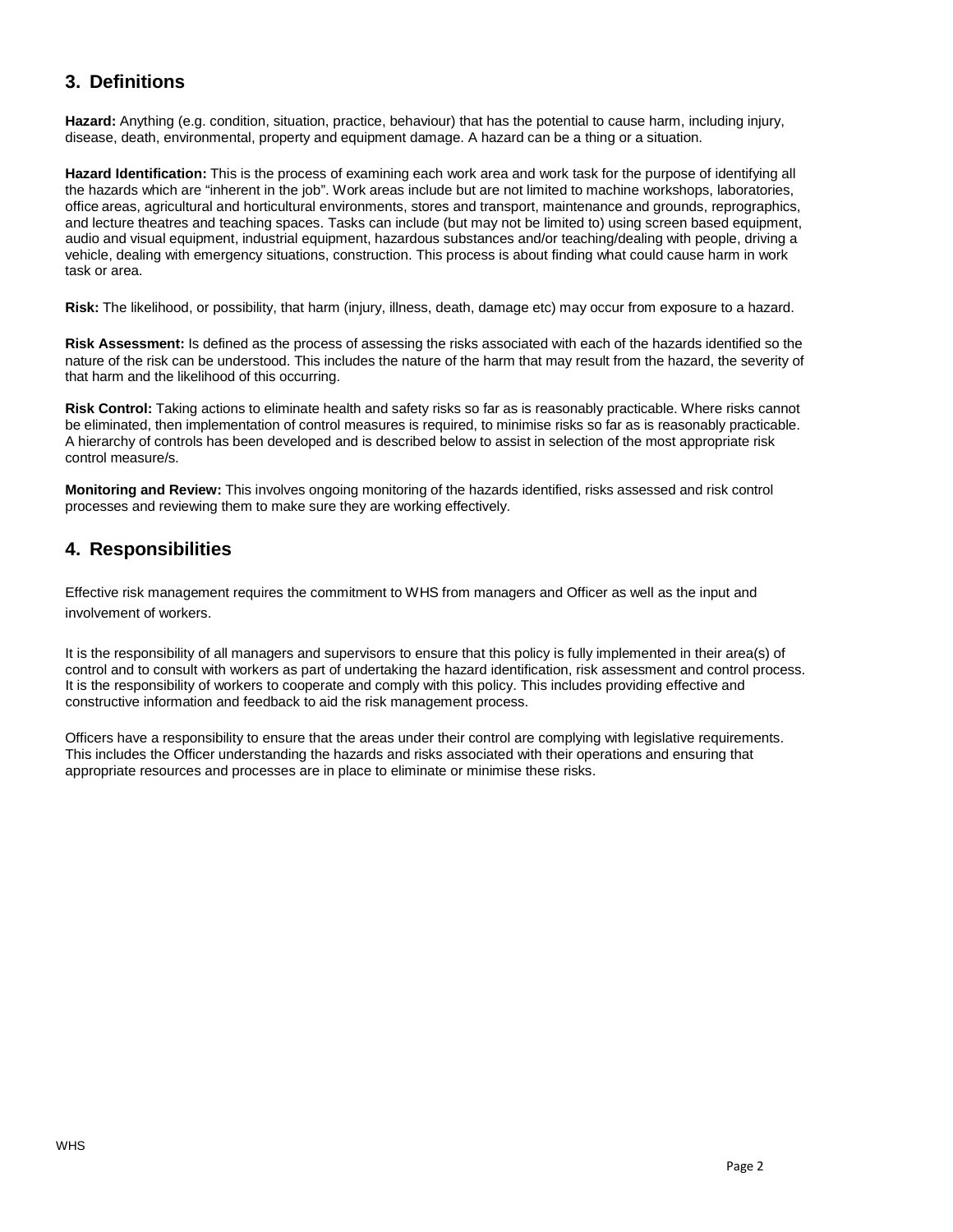## **5. Risk Assessment Procedure**

The risk assessment procedure can best be illustrated in the following way.



#### **Step 1: Identify Hazards**

WHS legislation in New South Wales requires that PCBUs, in consultation with workers identify all potentially hazardous things or situations that may cause harm. In general, hazards are likely to be found in the following;

- Physical work environment,
- Equipment, materials or substances used,
- Work tasks and how they are performed,
- Work design and management

In order to identify hazards the following are recommended:

(i) Past incidents/accidents are examined to see what happened and whether the incident/accident could occur again.

(ii) Employees be consulted to find out what they consider are safety issues, I.e. ask workers about hazards near misses they have encountered as part of their work. Sometimes a survey or questionnaire can assist workers to provide information about workplace hazards.

(iii) Work areas or work sites be inspected or examined to find out what is happening now. Identified hazards should be documented to allow further action. The work environment, tool and equipment as well as tasks and procedures should be examined for risks to WHS.

(iv) Information about equipment (e.g. plant, operating instructions) and Material Safety Data Sheets be reviewed to determine relevant safety precautions.

(v) Welcome creative thinking about what could go wrong takes place, i.e. what hazardous event could take place here?

At the University, any hazard which is identified by this process should be recorded on the **Risk Assessment and Control Sheet** (see Attachment 1 to this document) and further action taken to assess and then control the risks from this hazard.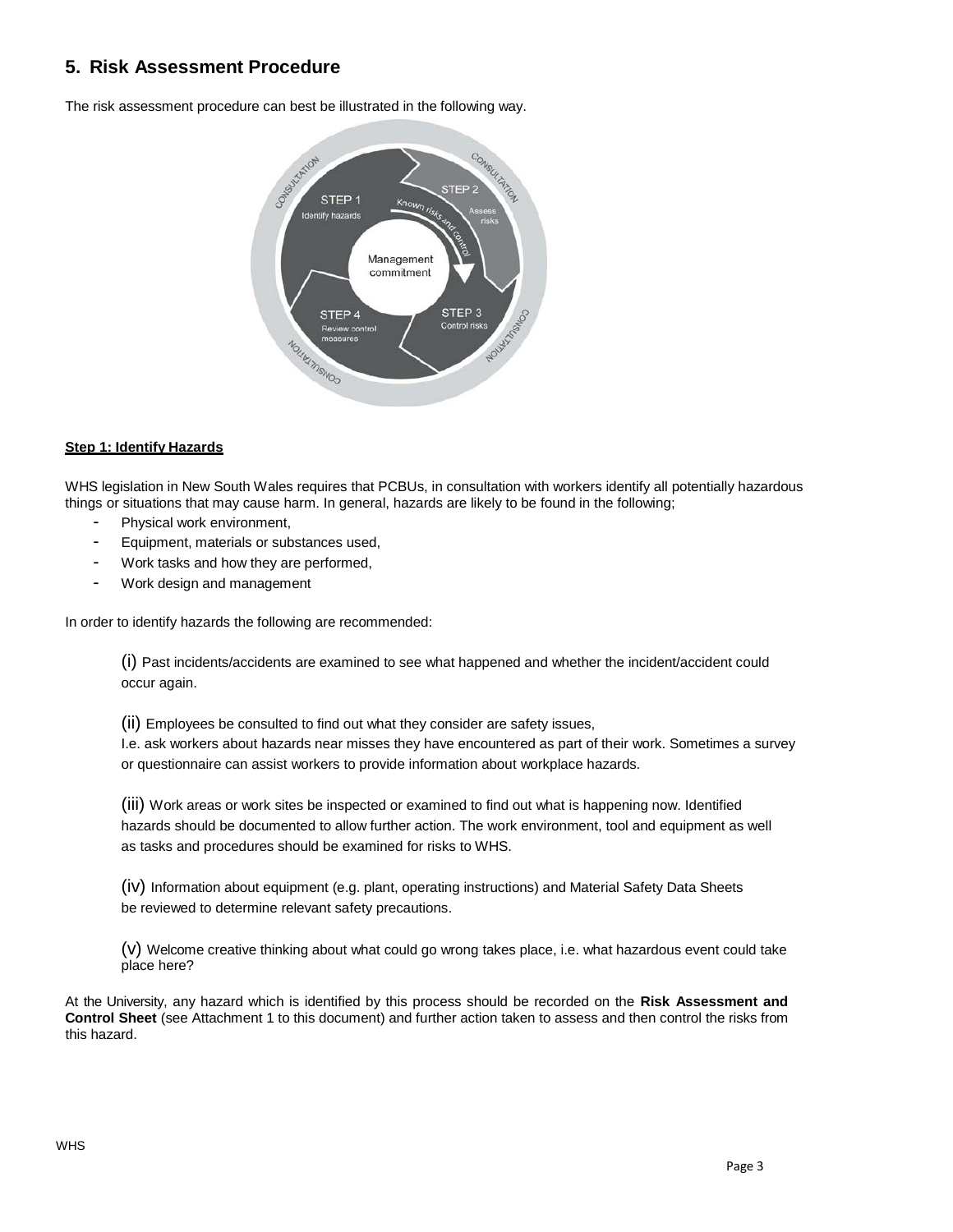#### **Step 2: Assess Risks**

Risk assessment involves considering the possible results of someone being exposed to a hazard and the likelihood of this occurring. A risk assessment assists in determining:

- How severe a risk is
- Whether existing control measures are effective
- What action should be taken to control a risk
- How urgently action needs to be taken.

A risk assessment should include:

- (i) Identify factors that may be contributing to the risk,
- (ii)Review health and safety information that is reasonably available from an authoritative source and is relevant to the particular hazard,
- (iii)**Evaluation of how severe the harm could be**. This includes looking at the types of injuries/illnesses/harm/damage that can result from the hazard, the number of people exposed, possible chain effects from exposure to this hazard.
- (iv)**Evaluation of how a hazard may cause harm**. This includes examining how work is completed, whether existing control measures are in place and whether they control the harm, looking at infrequent/abnormal situations as well as standard operating situations. A chain of events related to a risk may need to be considered.
- (v)**Determining the likelihood of harm occurring**. The level of risk will increase as the likelihood of harm and its severity increases. The likelihood of harm occurring may be affected by how often the task is completed, in what conditions, how many people are exposed to the hazard and for what duration.
- (vi) Identify the actions necessary to eliminate or control the risk; and
- (vii)Identify records that it is necessary to keep to ensure that the risks are eliminated or controlled.

Other risk factors should also be identified as they may contribute to the risk: including

- (viii)The work premises and the working environment, including their layout and condition,
- (ix)The capability, skill, experience and age of people ordinarily undertaking work,
- (x) The systems of work being used; and
- (xi) The range of reasonably foreseeable conditions.

The process of assessing the risk is undertaken by reviewing any available information about the hazard (e.g. legislation, Australian Standards, Industry Code of Practice or guidance material about the hazard) and by using your personal work experience about what sort harm the hazard could create and how likely this would be to happen. When determining how likely it is that a person could be exposed to a hazard, consideration needs to be given to these "exposure factors":

- (i) Whether there are any other risk factors that increase the likelihood of exposure?
- (ii) How often is the person exposed (frequency)?
- (iii) or how long is the person exposed (duration)?
- (iv) How many people are exposed?
- (v) the likely dose to which the person is exposed?
- (vi) any legislative or recommended exposure levels required by statutory authorities.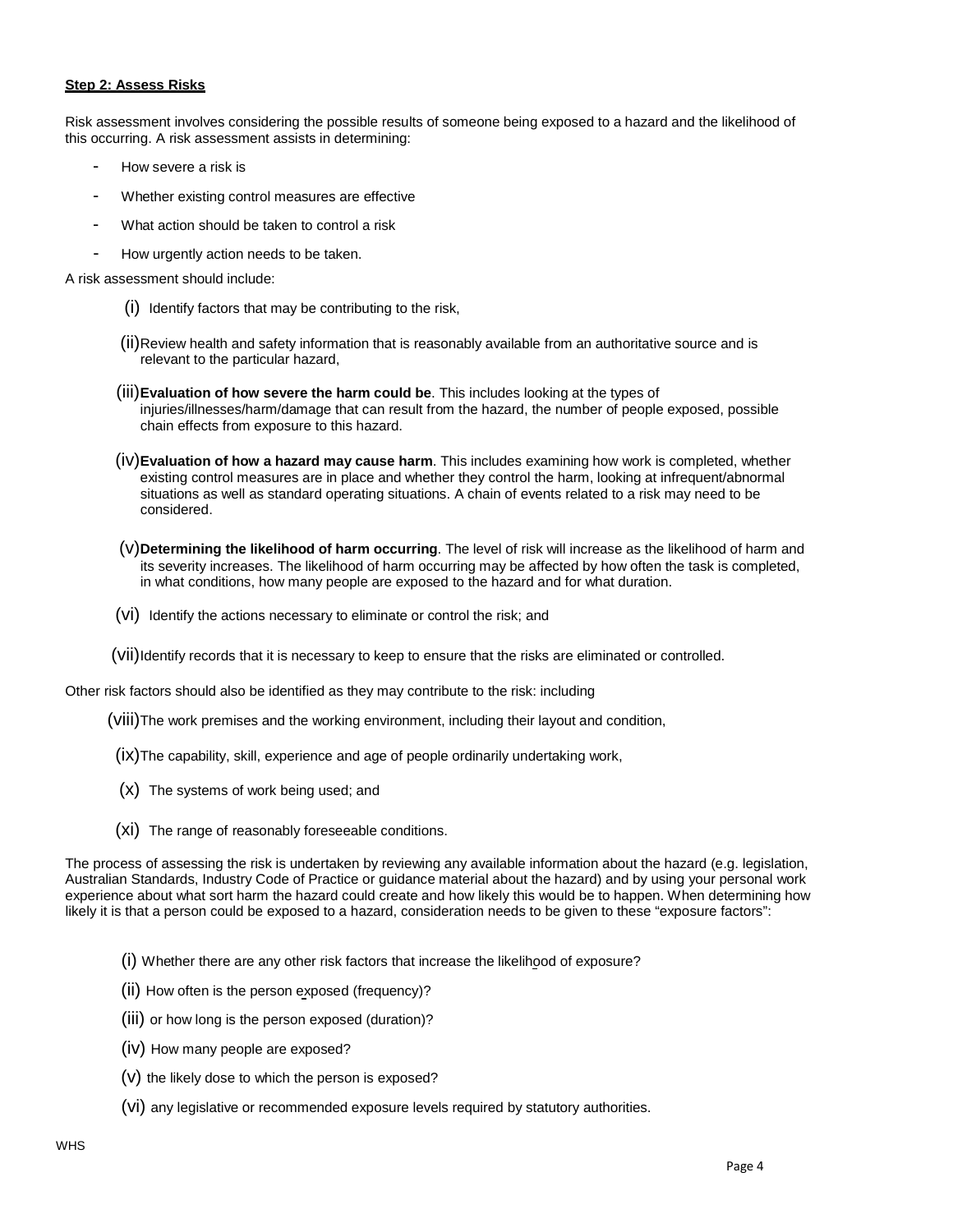At Western Sydney University we require managers and supervisors to identify hazards, assess the risks of harm resulting from exposure to the hazards and set a priority for corrective action by using a clearly laid out process. The process is as follows:

- (i) Identified hazards are placed on the **Risk Assessment and Control Form.** (attachment 1)
- (ii) A **Risk Category Table** (below) is then used to categorise the type of risk to the university

#### **Risk Category Table**

| <b>Risk Category</b>                         | <b>Description</b>                                                                                                                                                                                                                                                                                                                                                                  |  |  |  |
|----------------------------------------------|-------------------------------------------------------------------------------------------------------------------------------------------------------------------------------------------------------------------------------------------------------------------------------------------------------------------------------------------------------------------------------------|--|--|--|
| Academic<br>(Course load/<br>logistics)      | Student load by course and campus, Staff student ratios, teaching loads,<br>admission processes and standards, student progression and retention rates,<br>mode of delivery, changes of student profile and market demands, course and unit<br>coordination capacity and load of academics, levels of administrative and technical<br>support for academic course and unit delivery |  |  |  |
| Academic<br>(Course curriculum<br>/ quality) | Quality/ standard of academic program/ course contents, planning strategy<br>for course offerings, approvals and monitoring process for courses and units                                                                                                                                                                                                                           |  |  |  |
| Academic<br>(Research)                       | Research income, research load, research work and staff, research<br>capacity, Intellectual property, patents, ethical conduct in research etc.                                                                                                                                                                                                                                     |  |  |  |
| <b>Behaviour</b>                             | University community's risk culture: staff & students' reckless (disasters),<br>conservative (opportunities lost), observation of policies and procedures. Student<br>demonstrations, terrorism, fraud, corrupt conduct, activists seeking to damage the<br>University.                                                                                                             |  |  |  |
| Environmental                                | Water, soil, air contamination, asbestos, waste management, incidents<br>causing damages, injury/ death, environmentally triggered emergencies.                                                                                                                                                                                                                                     |  |  |  |
| Financial                                    | Reductions in income, liquidity, financial loss, insurances, debt, budget<br>overruns, tenders.                                                                                                                                                                                                                                                                                     |  |  |  |
| Infrastructure                               | The physical fabric of the University, buildings, roads, pathways, utilities<br>(electricity, water).                                                                                                                                                                                                                                                                               |  |  |  |
| International                                | Overseas ventures/reputation/program disaster, relationships with<br>overseas universities.                                                                                                                                                                                                                                                                                         |  |  |  |
| Legal                                        | Contracts and agreements, high profile litigation - financial and reputational<br>impact.                                                                                                                                                                                                                                                                                           |  |  |  |
| Legislation                                  | Breach, financial penalty/ impact on reputation, laws, regulations, codes,<br>affecting the University.                                                                                                                                                                                                                                                                             |  |  |  |
| Organisation                                 | Strength of policies and procedures, planning, staffing, morale, training,<br>ethical culture, leadership and management.                                                                                                                                                                                                                                                           |  |  |  |
| Political                                    | Ability to respond to major changes in education policies, level of<br>government consultation.                                                                                                                                                                                                                                                                                     |  |  |  |
| Reputation<br>(local/<br>international)      | Damaging media reports, employability of graduates, research links,<br>regional involvement.                                                                                                                                                                                                                                                                                        |  |  |  |
| Technology                                   | Strategic direction of IT, reliance on ecommerce/ email/ internet, student<br>records system, library.                                                                                                                                                                                                                                                                              |  |  |  |

(iii)The **Risk Ranking Matrix** is used to assess the likelihood and the severity or consequences of each hazard and to give it a "risk rating".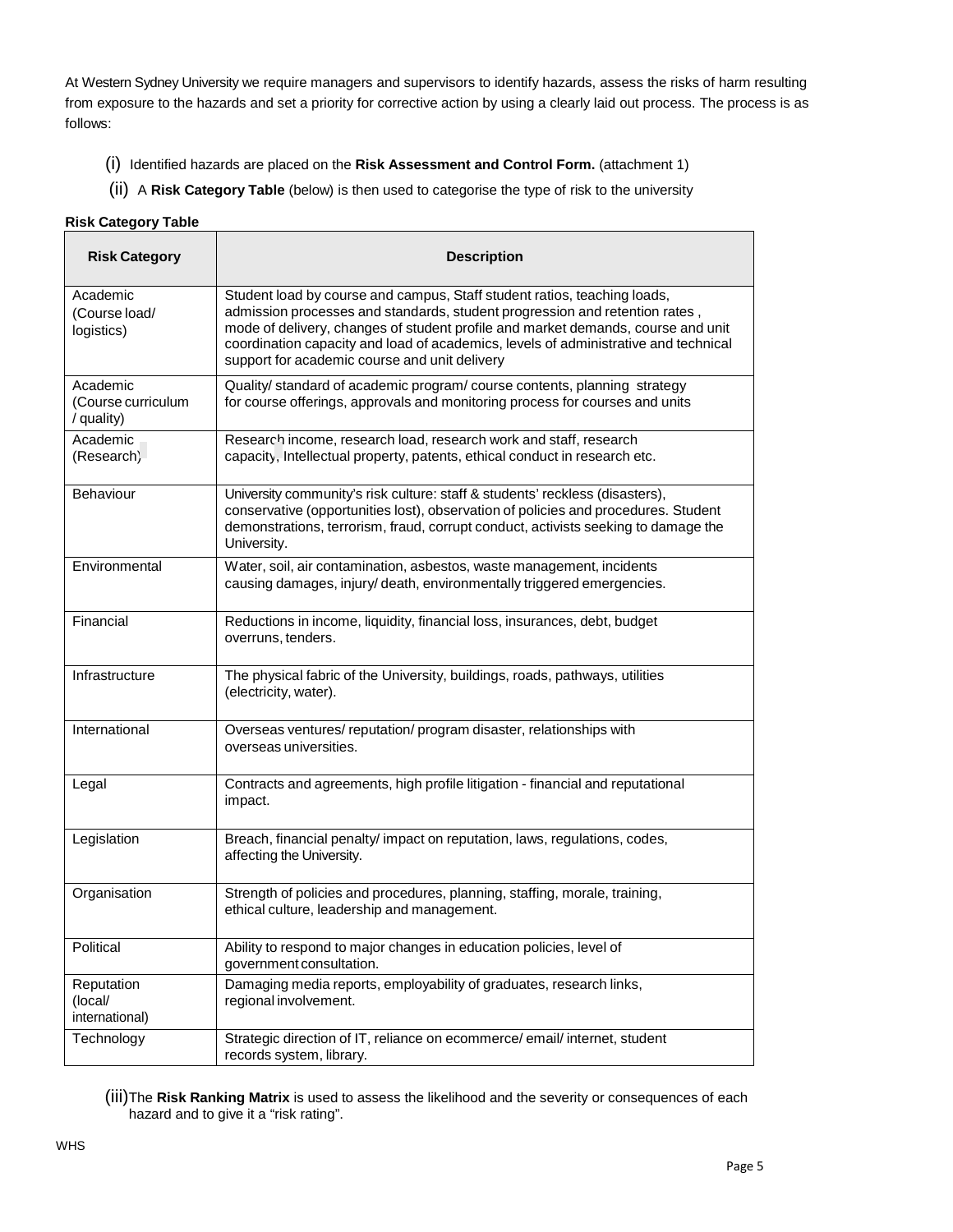#### **Risk Rating Matrix**

|                         | Likelihood (L) |          |                 |                    |                         |
|-------------------------|----------------|----------|-----------------|--------------------|-------------------------|
| <b>Consequences (C)</b> | Rare           | Unlikely | <b>Possible</b> | <b>Very Likely</b> | <b>Certain to Occur</b> |
| Catastrophic            | moderate       | moderate | high            | critical           | critical                |
| Major                   | Low            | moderate | moderate        | high               | critical                |
| Moderate                | Low            | moderate | moderate        | moderate           | high.                   |
| Minor                   | very low       | low      | moderate        | moderate           | moderate                |
| Insignificant           | very low       | very low | low             | low                | moderate                |

| <b>Consequences</b><br>C) | How Severely Could Someone be Hurt?                   |  |
|---------------------------|-------------------------------------------------------|--|
| Catastrophic              | Death or permanent disability                         |  |
| Major                     | Serious injury, hospital treatment required           |  |
| Moderate                  | Injury requiring medical treatment and some lost time |  |
| Minor                     | Minor injury, first aid only required                 |  |
| Insignificant             | Injuries requiring no treatment or first aid          |  |
| Likelihood<br>(L)         | How Likely are the Consequences?                      |  |
| Certain to Occur          | Expected to occur in most circumstances               |  |
| Very Likely               | Will probably occur in most circumstances             |  |
| Possible                  | Might occur occasionally                              |  |
| Unlikely                  | Could ha ben some time                                |  |
| Rare                      | May happen only in exceptional circumstances          |  |

#### **Actions Required**

| <b>Risk Level Rating</b> | <b>Required Action</b>                                                                                                                                                                                                                                                                                                          |  |  |
|--------------------------|---------------------------------------------------------------------------------------------------------------------------------------------------------------------------------------------------------------------------------------------------------------------------------------------------------------------------------|--|--|
| Critical                 | <b>Immediate action needed.</b> Access to the hazard should be restricted until the risk can be<br>lowered to an acceptable level. Short term action may be required to lower the risk level and<br>then medium and long term plans to control the risk to as low as reasonably practicable using<br>the Hierarchy of Controls. |  |  |
| High                     | Action needed quickly (within 1-2 days). The task should not proceed unless the risk is<br>assessed and control options selected based on the Hierarchy of Controls.                                                                                                                                                            |  |  |
| Moderate                 | Action required this week to eliminate or minimise the risk using the Hierarchy of Controls.                                                                                                                                                                                                                                    |  |  |
| Low                      | Action required within a reasonable timeframe (2-4 weeks) to eliminate or minimise the risk<br>using the Hierarchy of Controls.                                                                                                                                                                                                 |  |  |
| Very Low                 | Risk to be eliminated or lowered when possible using the Hierarchy of Controls.                                                                                                                                                                                                                                                 |  |  |

#### **Step 3: Controlling Risks**

Once a risk rating is determined, each hazard must have its existing risk control measures evaluated using the Evaluation of Control Effectiveness Table. This allows for determination of any additional requirement necessary.

#### **Evaluation of Control Effectiveness Table**

| <b>Well Designed Control?</b> |                   | <b>Effectively Implemented?</b> |               |  |
|-------------------------------|-------------------|---------------------------------|---------------|--|
|                               | Needs improvement |                                 | Deficient (b) |  |
|                               | Adequate          |                                 | Marginal      |  |
|                               | Strong            |                                 | Effective     |  |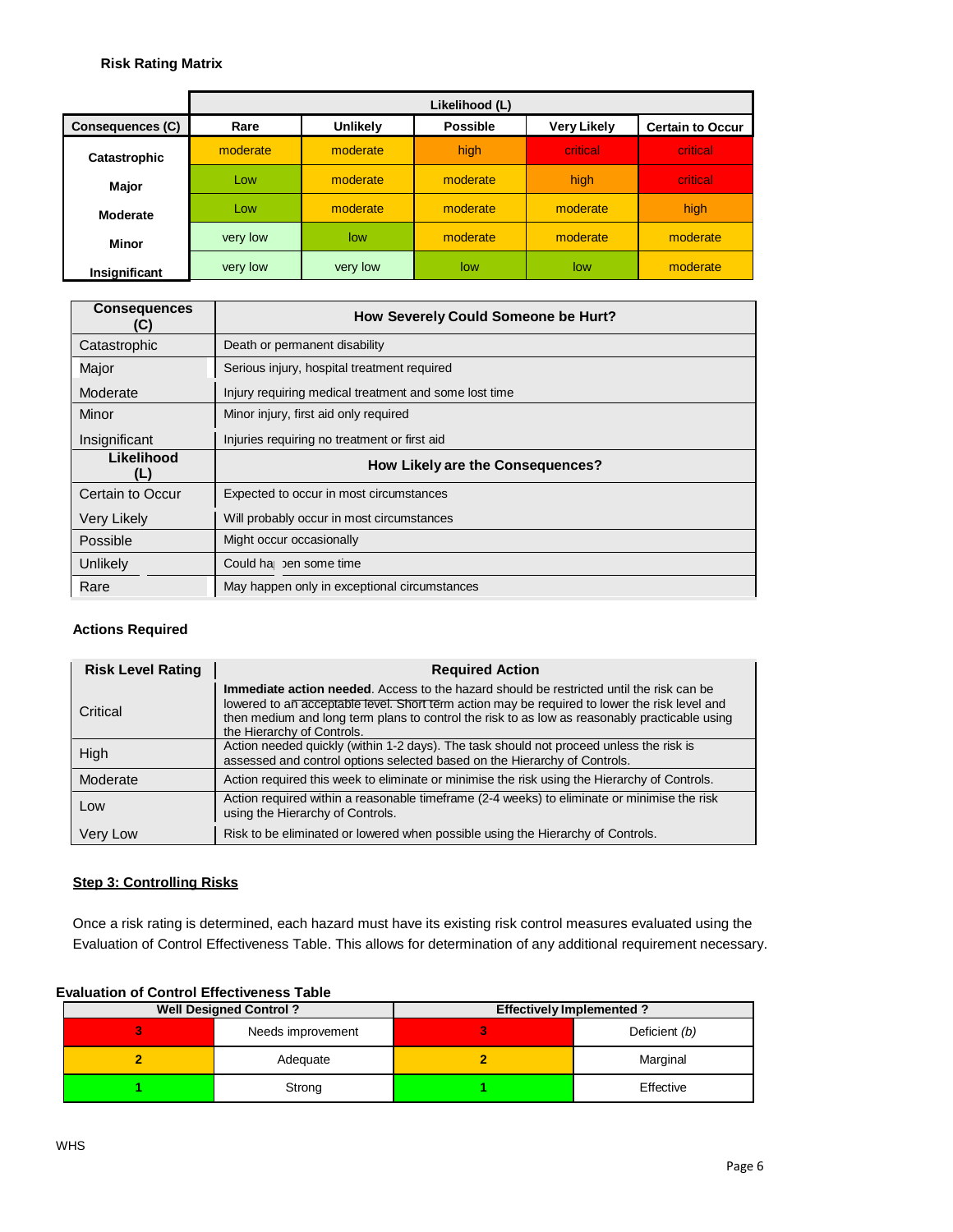#### **Step 4: Implement additional risk controls**

Having identified the hazards in your workplace, assessed their risks and reviewed the existing controls, all hazards must be managed before people are hurt, become ill or there is damage to plant, property or the environment.

The management of risks in the workplace requires eliminating risks so far as reasonably practicable in the first instance. Where elimination is not possible, then risks should be minimised, so far as reasonably practicable.

All hazards that have been assessed should be dealt with in order of priority. The most effective control option/s should be selected to eliminate or minimise risks. The Hierarchy of Controls (see diagram below) ranks control options from highest level of protection and reliability to lowest. This should be used to determine the most effective control/s.

#### **Hierarchy of Controls**



#### **Level 1 Control Measures – Eliminate the Hazard**

The most effective control measures eliminate the hazard and associated risks. This can be achieved through removing the hazard or selecting alternate products or equipment to eliminate the risk. If a hazard cannot be eliminated then risks can be minimised by lower control measures

#### **Level 2 Control Measures**

These are used to minimise the risks and involve on or a combination of the following;

- (i) **Substitute the hazard:** substitute a substance, method or material to reduce the risk or the hazard
- (ii)**Isolate the hazard:** separate the hazard from the workplace or people, For example;
	- a. Chemical store room, or a laboratory kept locked except to an authorised person.
	- b. Lock out procedures on faulty equipment.
	- c. Appropriate guarding for machinery.